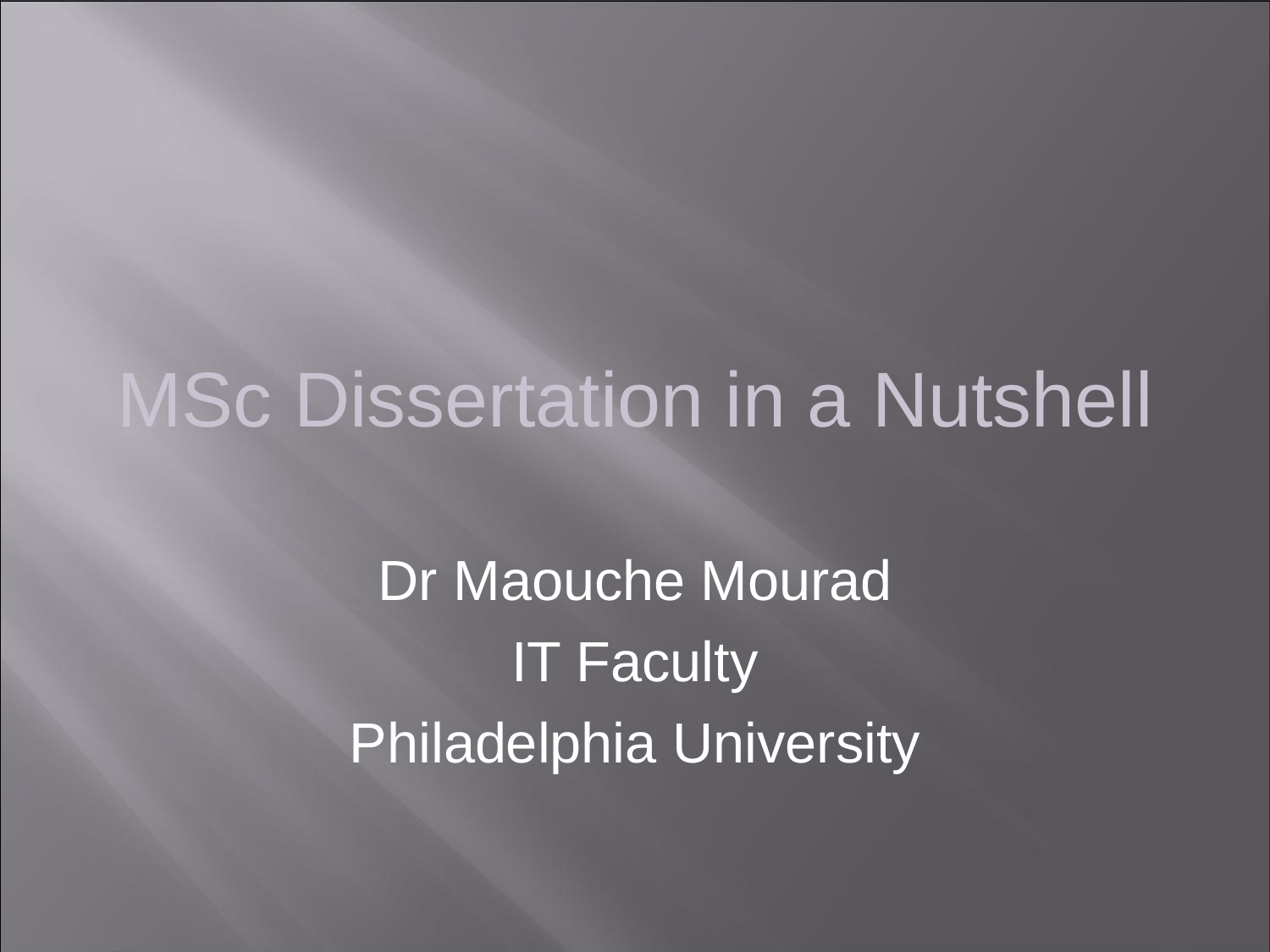# Outline

- Expected MSc Outcomes
- Some Research Related Issues
- □ MSc Dissertation Conduction Process
- □ Expected Contribution
- **E** Conclusion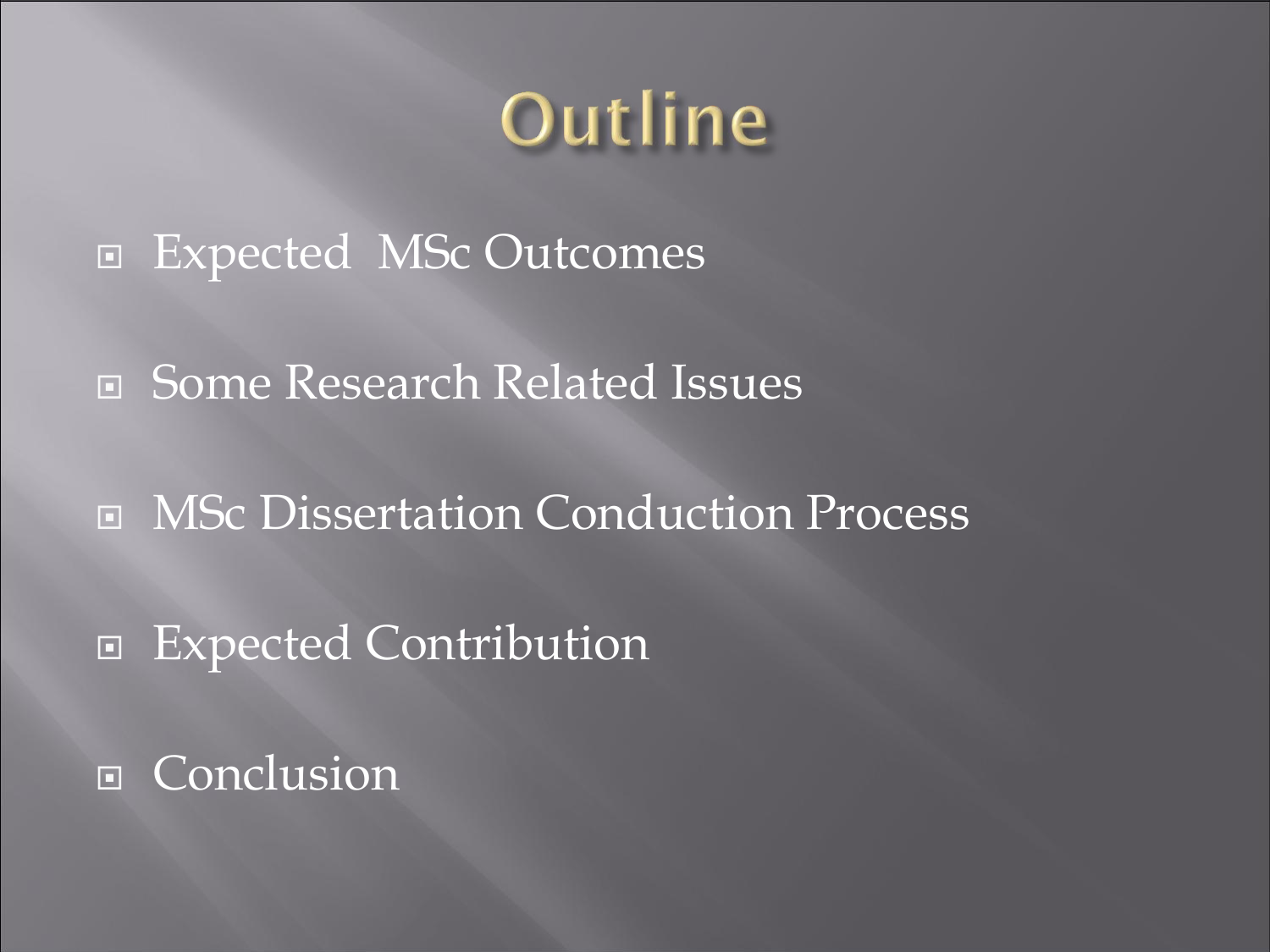### **Expected Outcomes**

'Master' an addressed CS topic

 Initiate and conduct an effective scientific research activity

 Contribute (even Modestly) to extend and/or enrich CS knowledge: new facts, new artifacts.....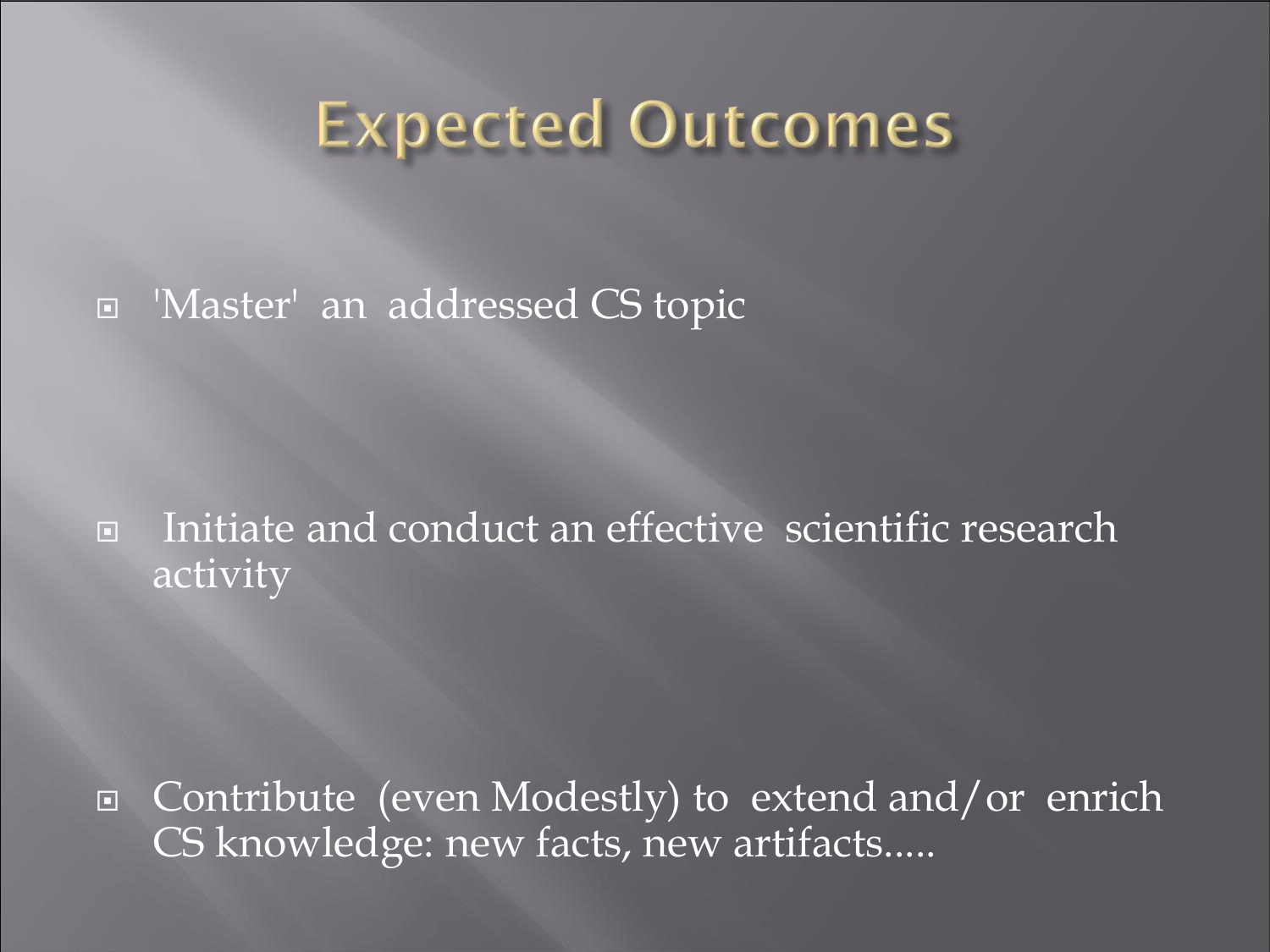

 'A scientific and systematic search of pertinent information on a specific topic' [2]

 'An original contribution to the existing stock of knowledge making for its advancement' [2]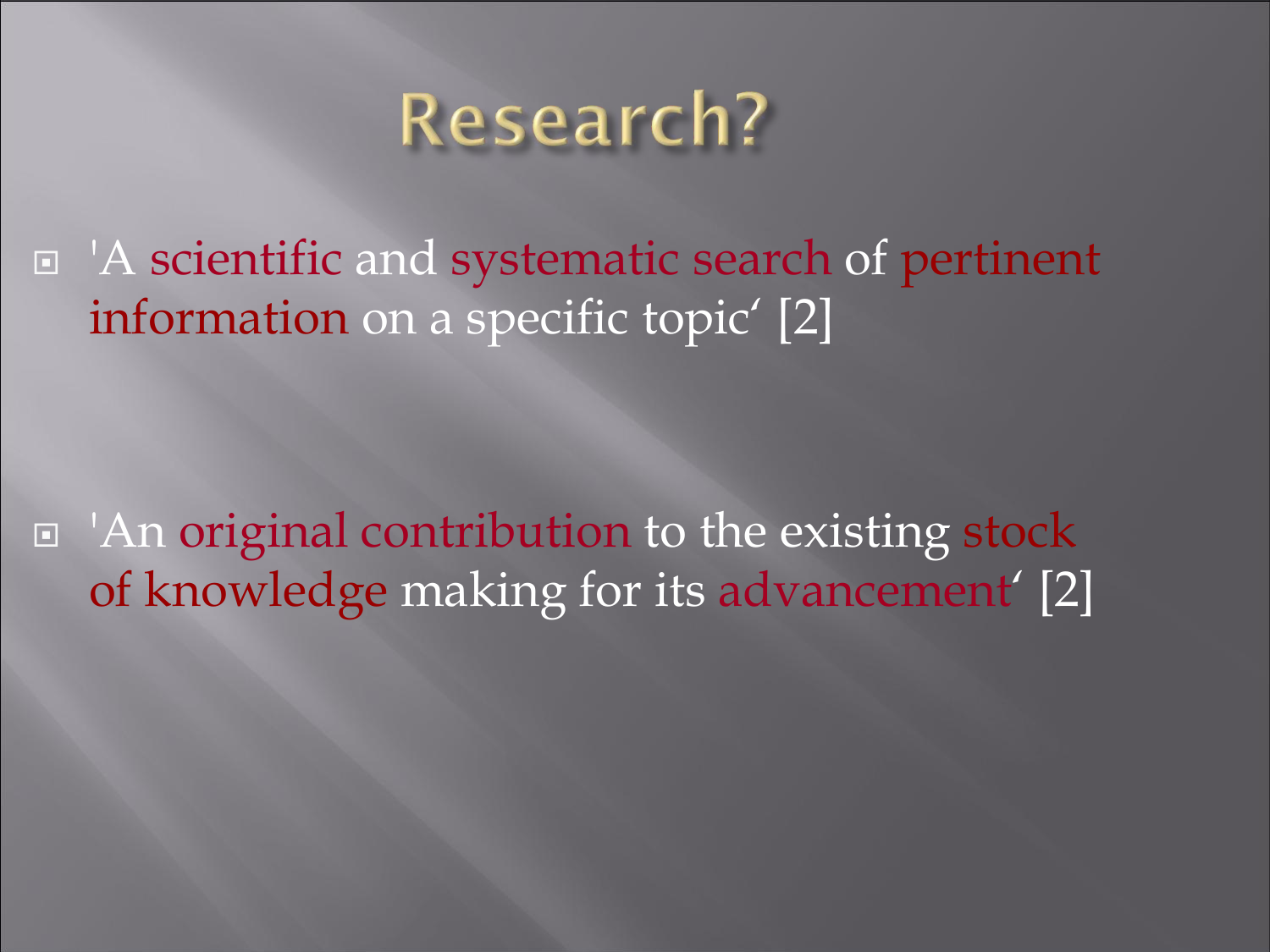## **Research Approaches** Categorizations

#### **E** Theoretical versus Applied

#### Qualitative versus Quantitative

**E Conceptual versus Empirical**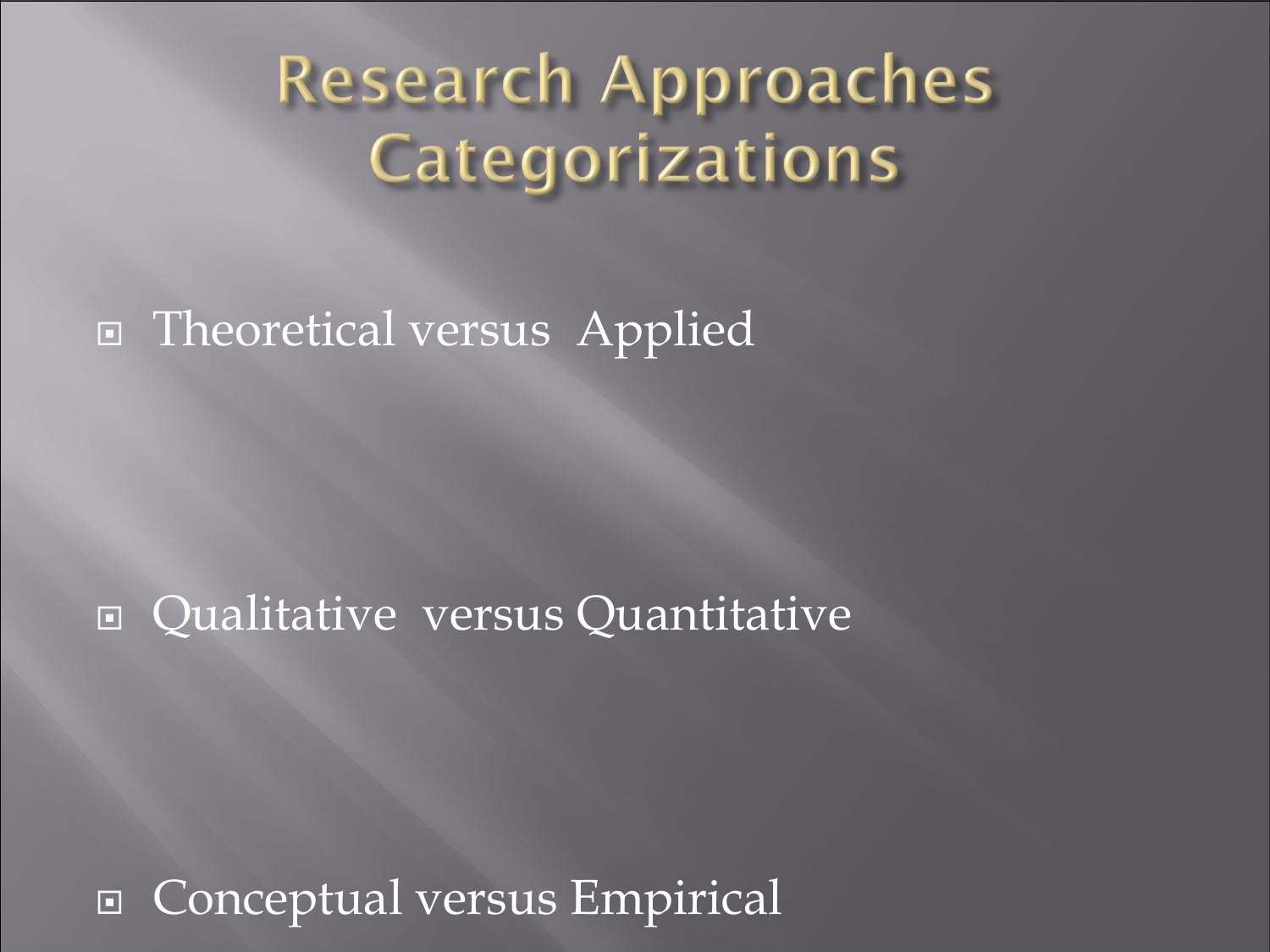# Forms of Research [4]

**n** Descriptive Find & Describe Facts, Situations (What?, Who?, When?)

**Exploratory** Identify Patterns

 Analytical Explain Why? and How?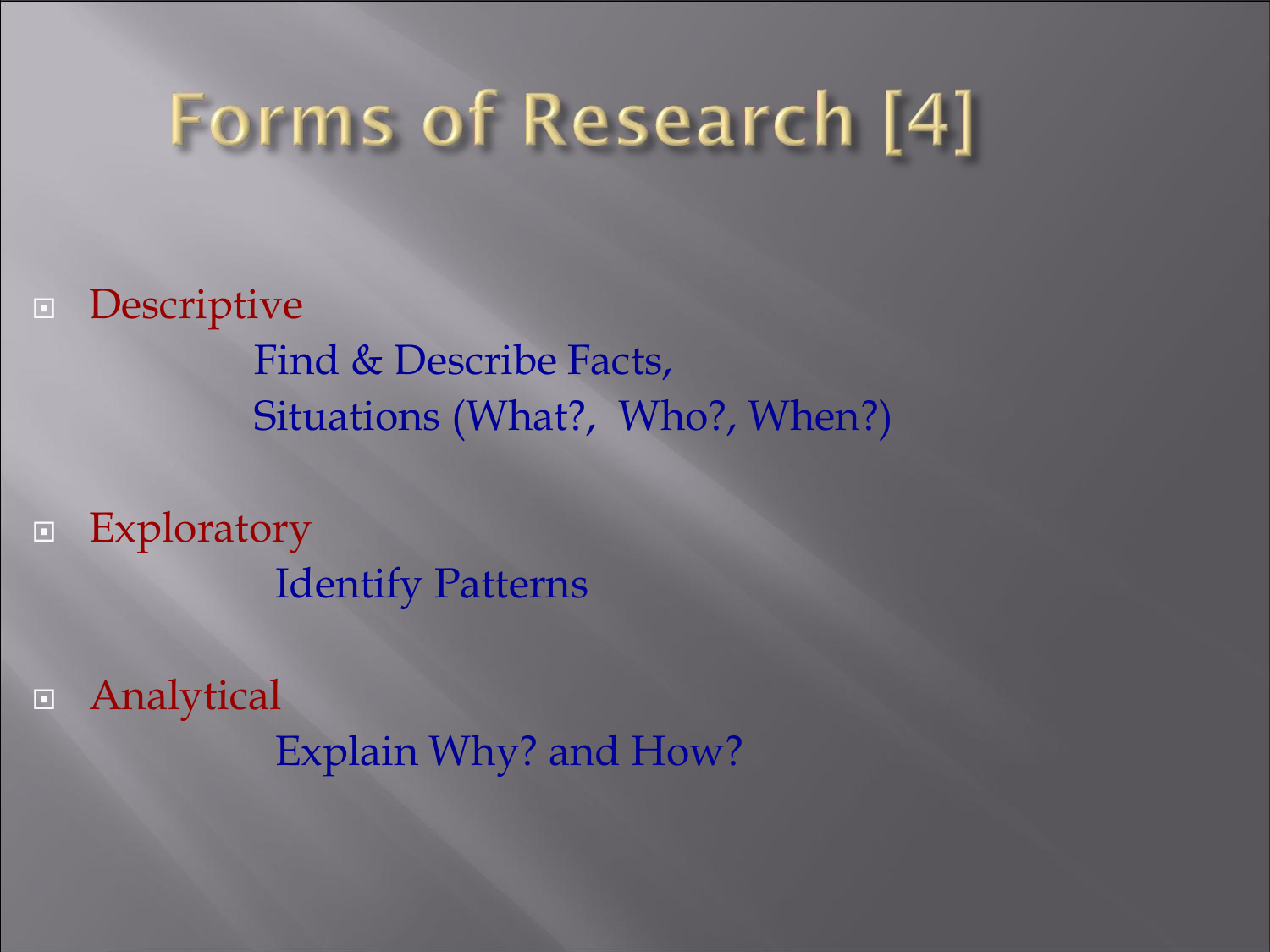## Forms of Research [4]

**E** Predictive

 Predict probable occurrence of particular events or behavior

**E** Problem Solving Build a solution to a problem Improve current practice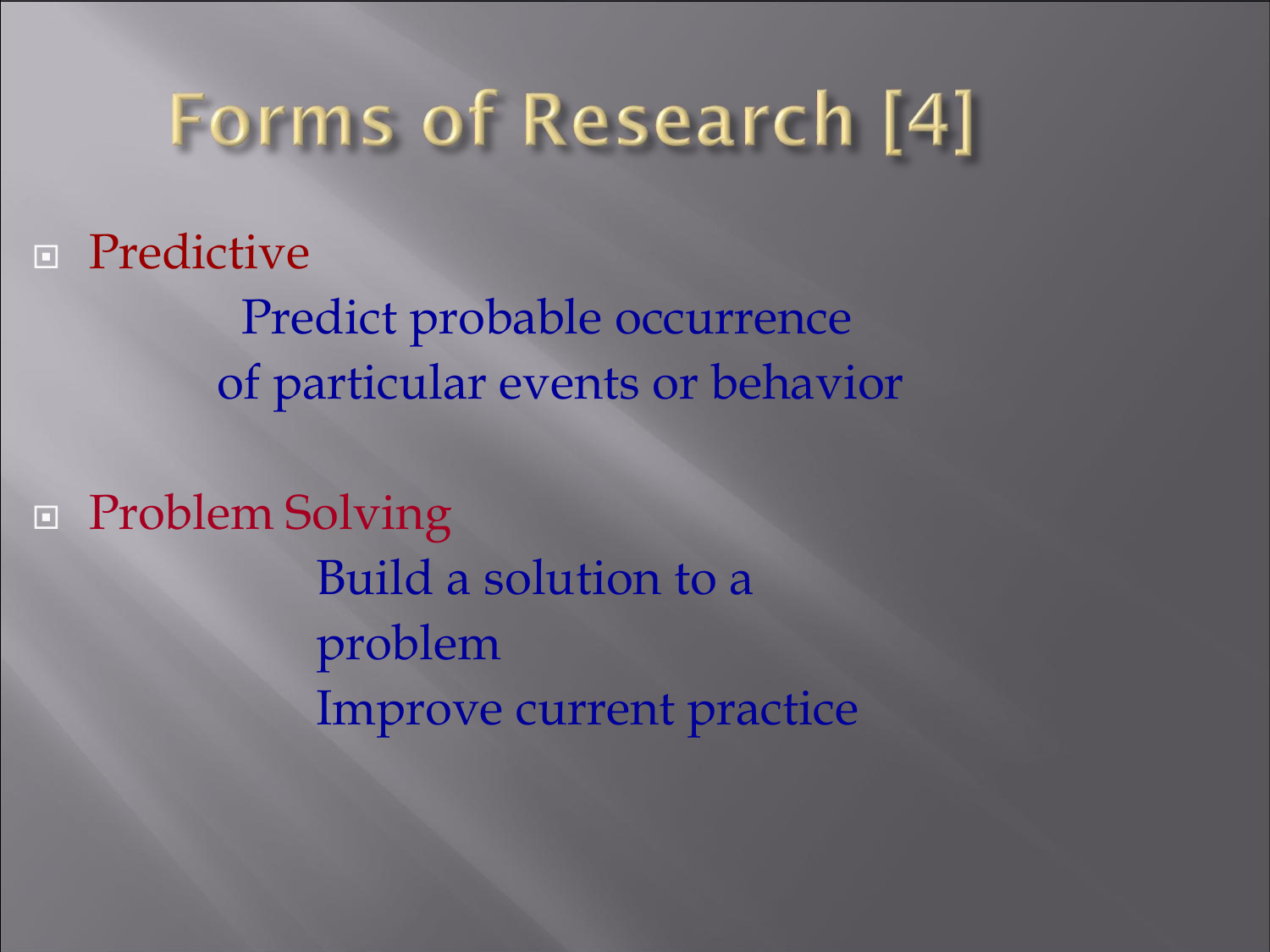# **Research Terminology**

Research Technique

Research Method

■ Research Methodology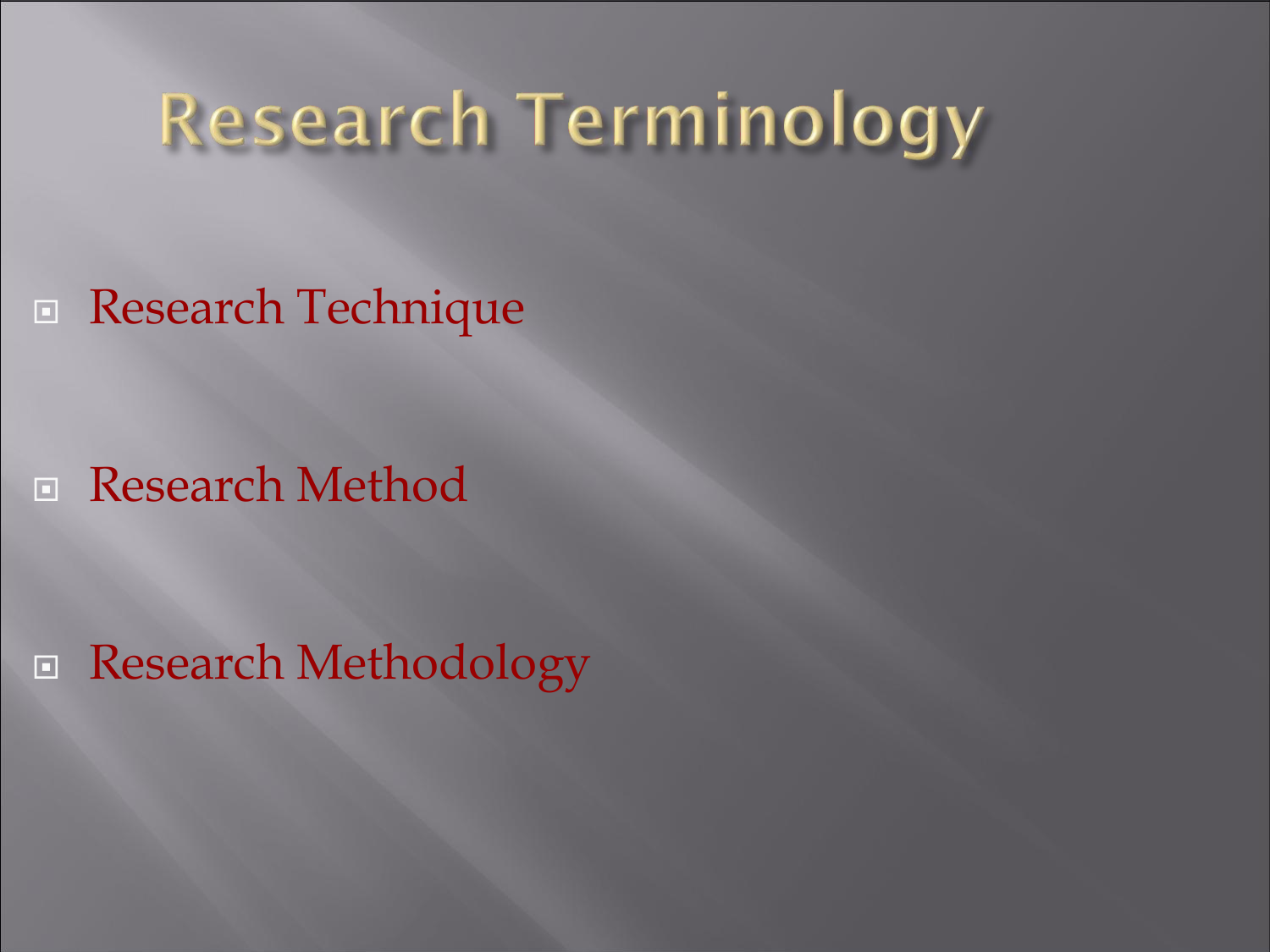## **Usual Research Methods For CS**

- Formal
- Experiment
- Build
- D Model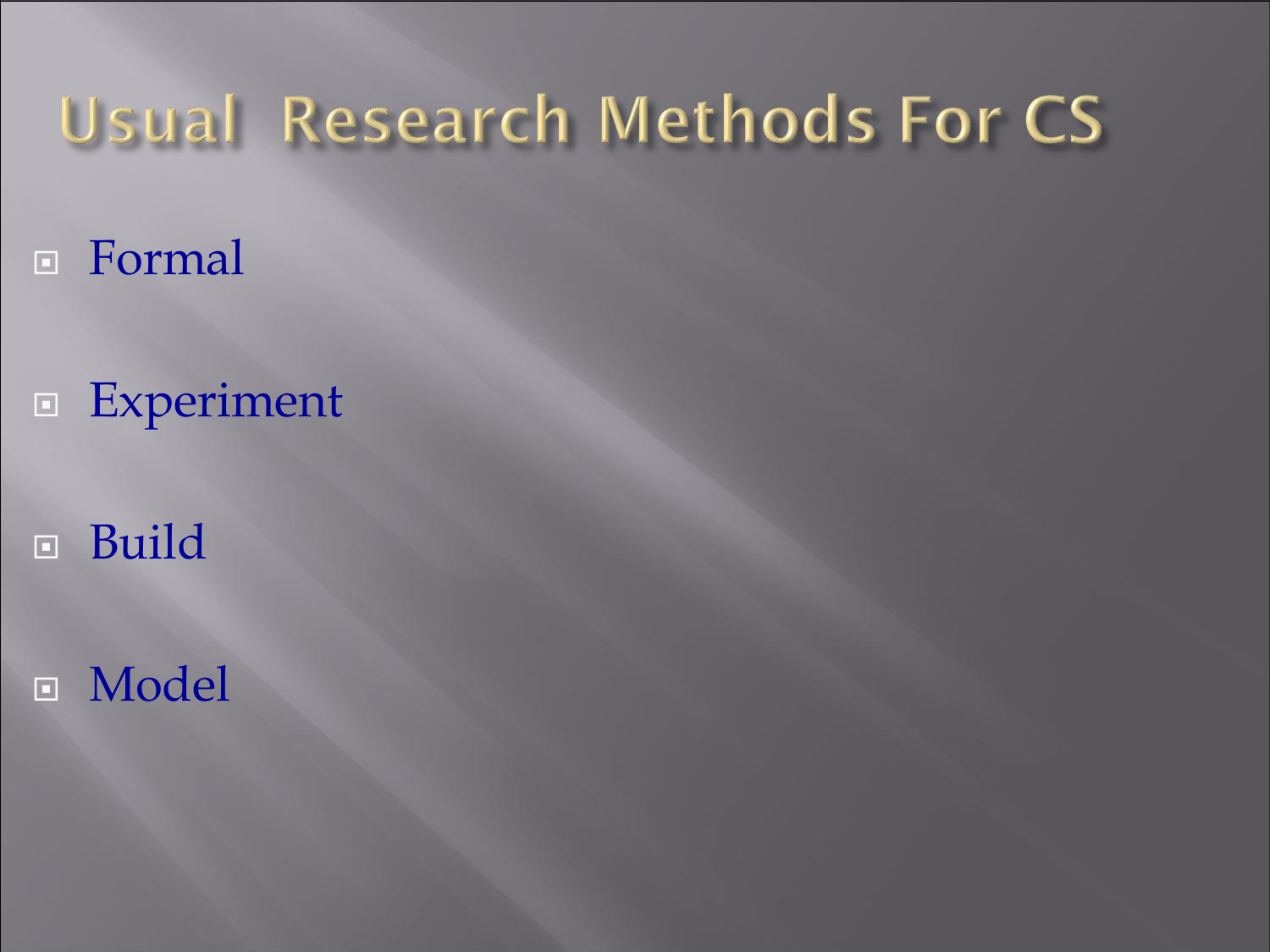

#### Used in **Theoretical Computer Science**

- Verification of algorithms correctness
- Formal Semantics for divers kinds of language
- Formalization of CS concepts
- Model checking (system properties proof)

Based on pure mathematics/logics (mathematical structures such algebra, set theory, category theory )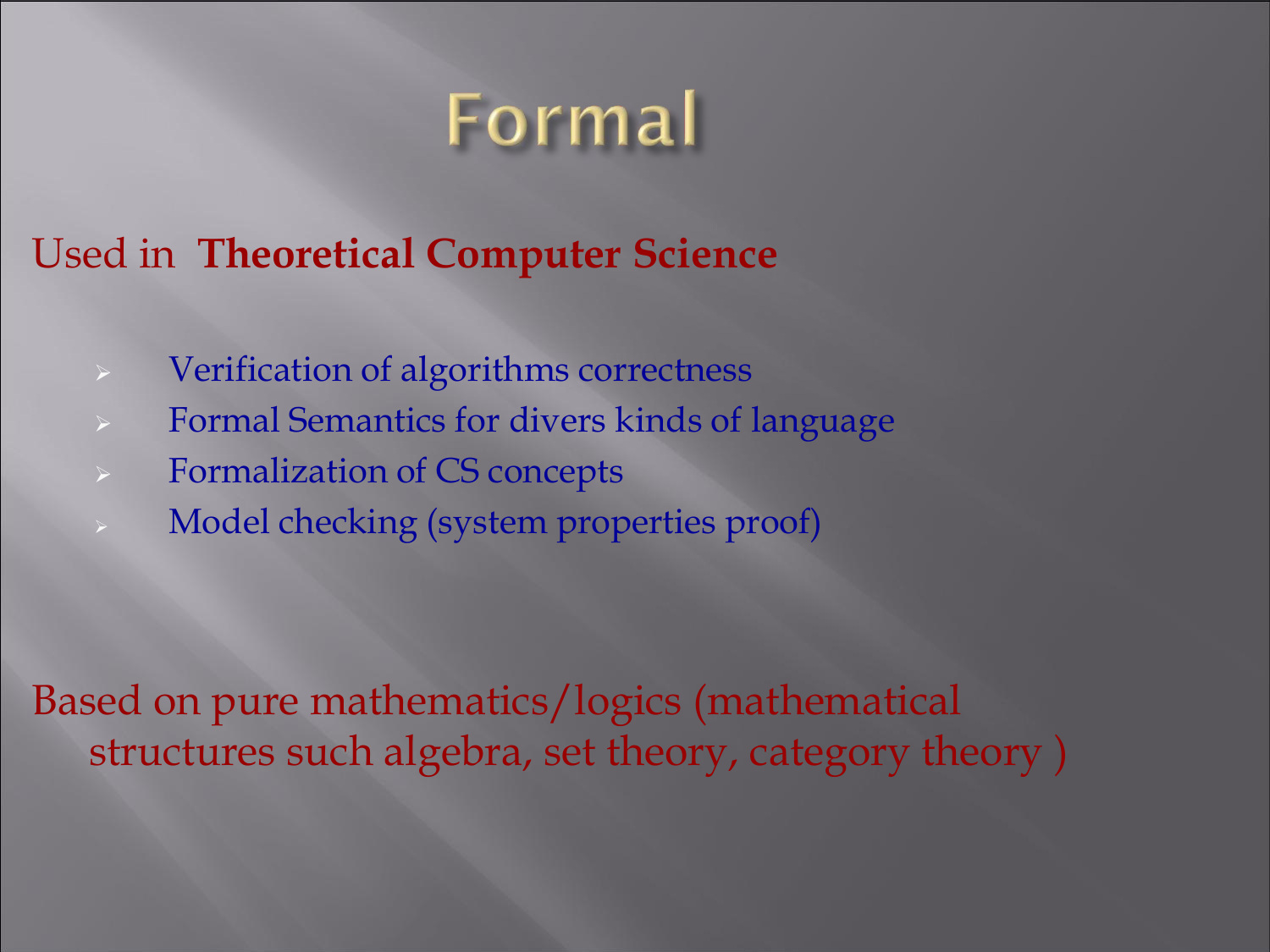## Experiment

- **EXPERIMENT CONDUCTING EXPERIMENTS IN Order to evaluate existing** or new solutions
- **Experiments versus Simulated Experiments**
- Design of Controlled Experiments:
	- State properties to be validated
	- Devise variables to be measured
- Statistical Analysis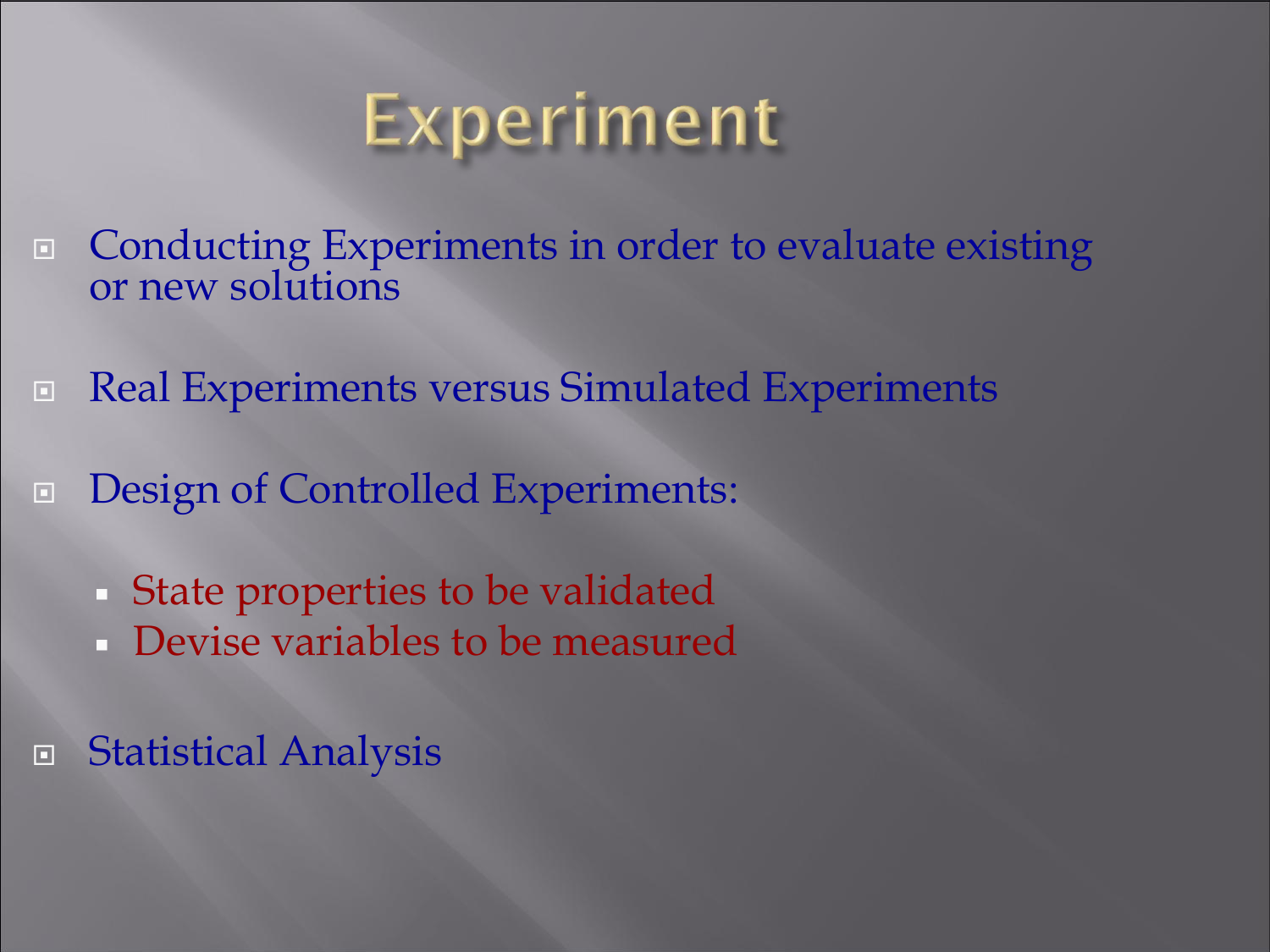# **Build**

**Build an artifact** to demonstrate:

Either the 'feasibility' of a concept (Proof of Concept)

- > Or the improvement of existing solutions.
- **Artifacts:**
	- Algorithm
	- Method
	- Construct
	- Product
	- …………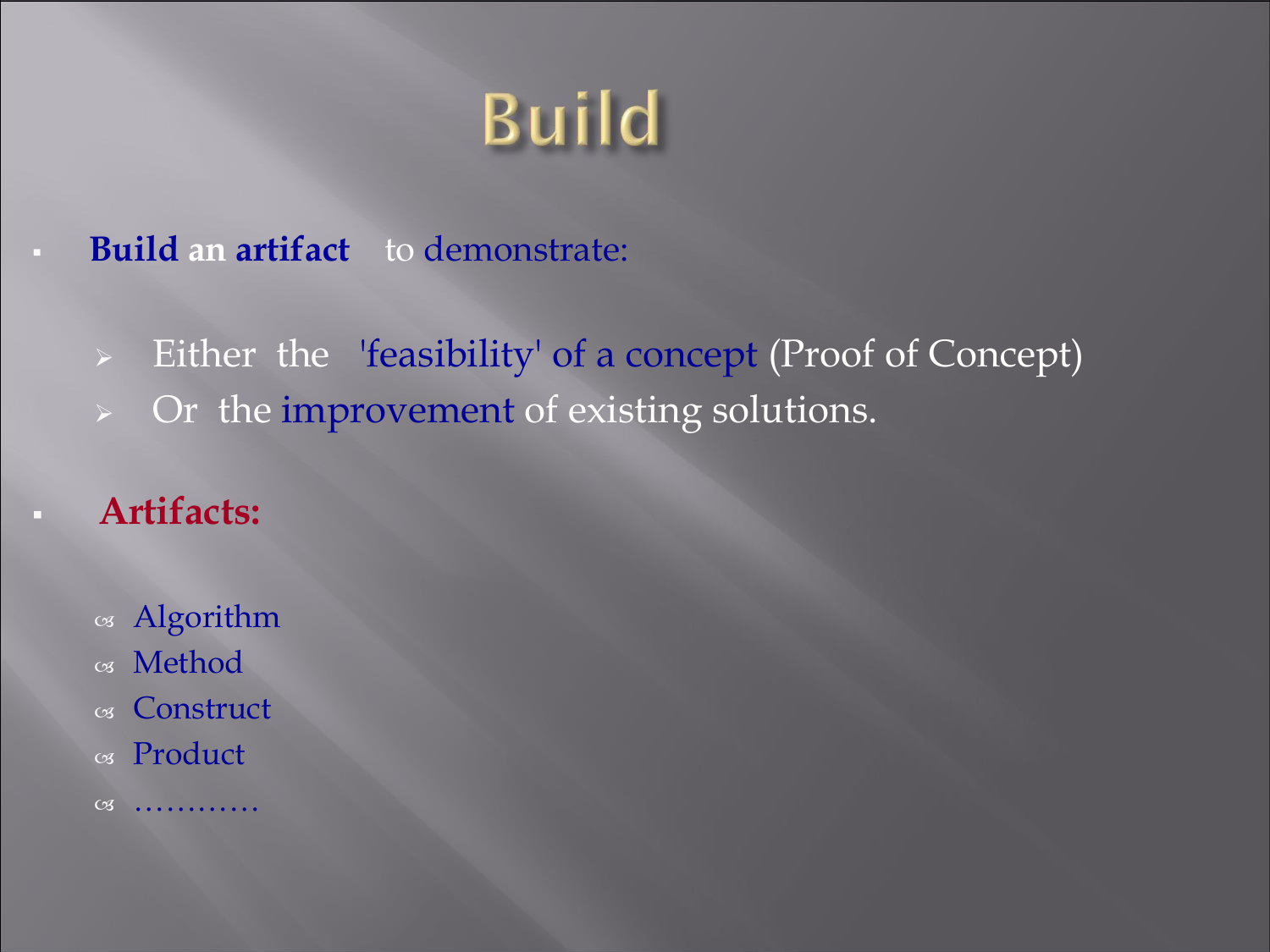# **Build**

#### **E** Requirements:

- Research Background ( solving a research Issue)
- Innovation
- Scientific Rigor
- Evaluation through relevant assessment criteria.
- Science Design Method: applied in Information Systems discipline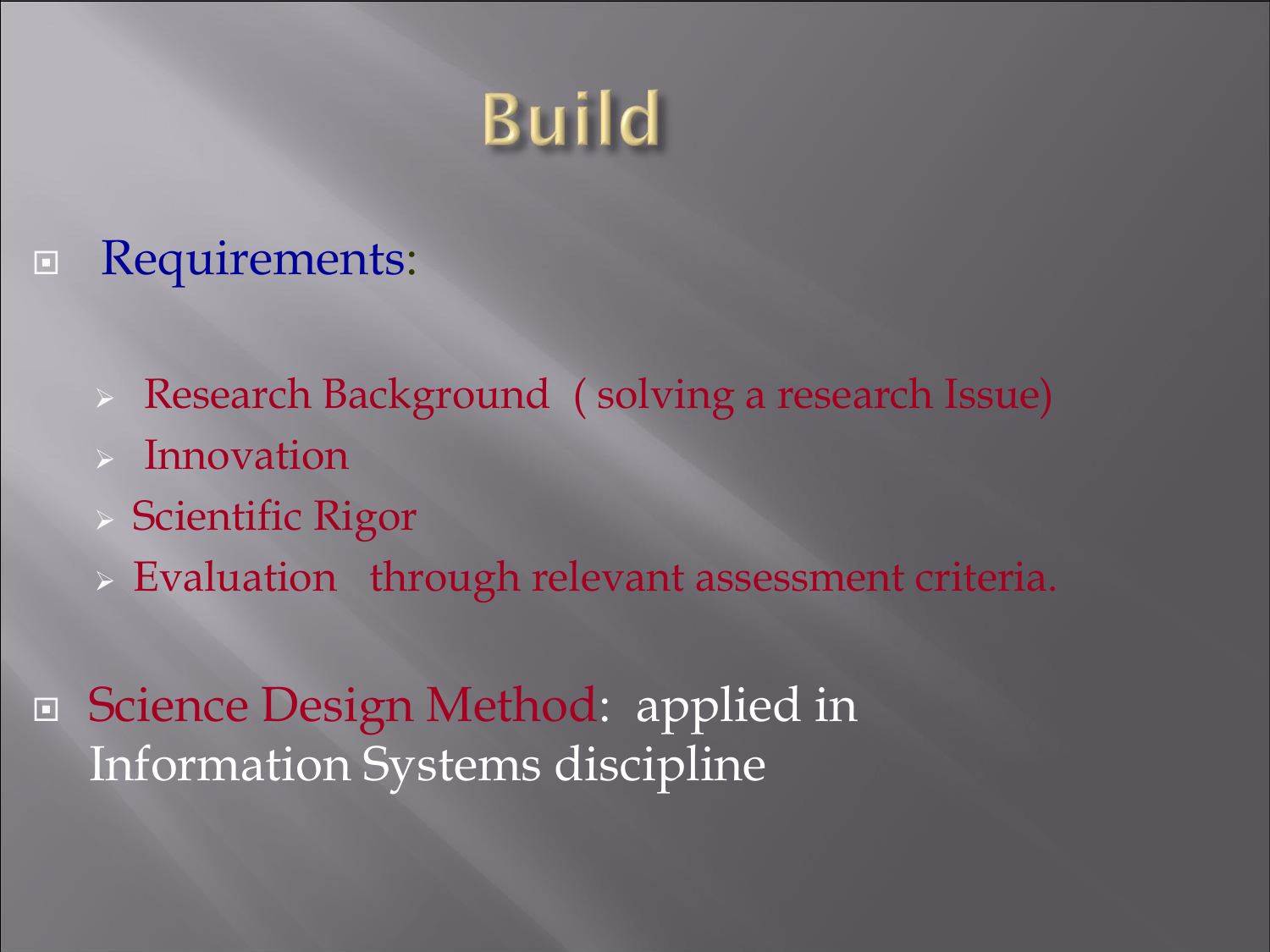

Define an Abstract Model for a relevant phenomena under study

**□ Goal: Better Understanding** 

□ Eventually conducting Experiments.

**Experiments on Models: Simulations** 

**Model checking (correctness of formal models)**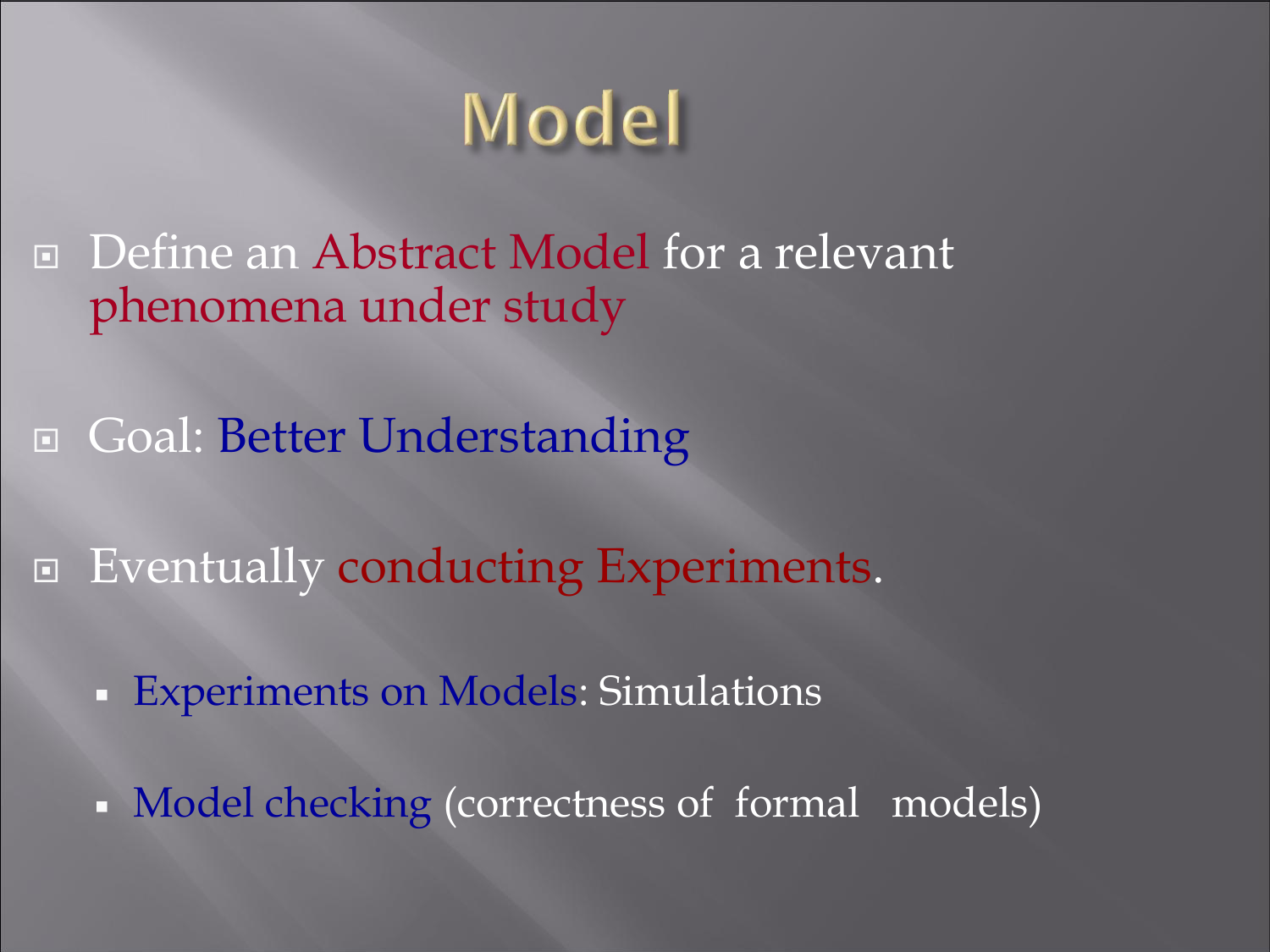### **MSc Dissertation Conduction Process**

- **□** Carry out & Document a Literature Review
- State a well defined and motivated Goal to achieve
- **Devise Research Questions**
- □ Adopt Appropriate Research Approach and Method(s).
- **E** Produce Results and Findings
- Validate & Evaluate Findings
- Reports Findings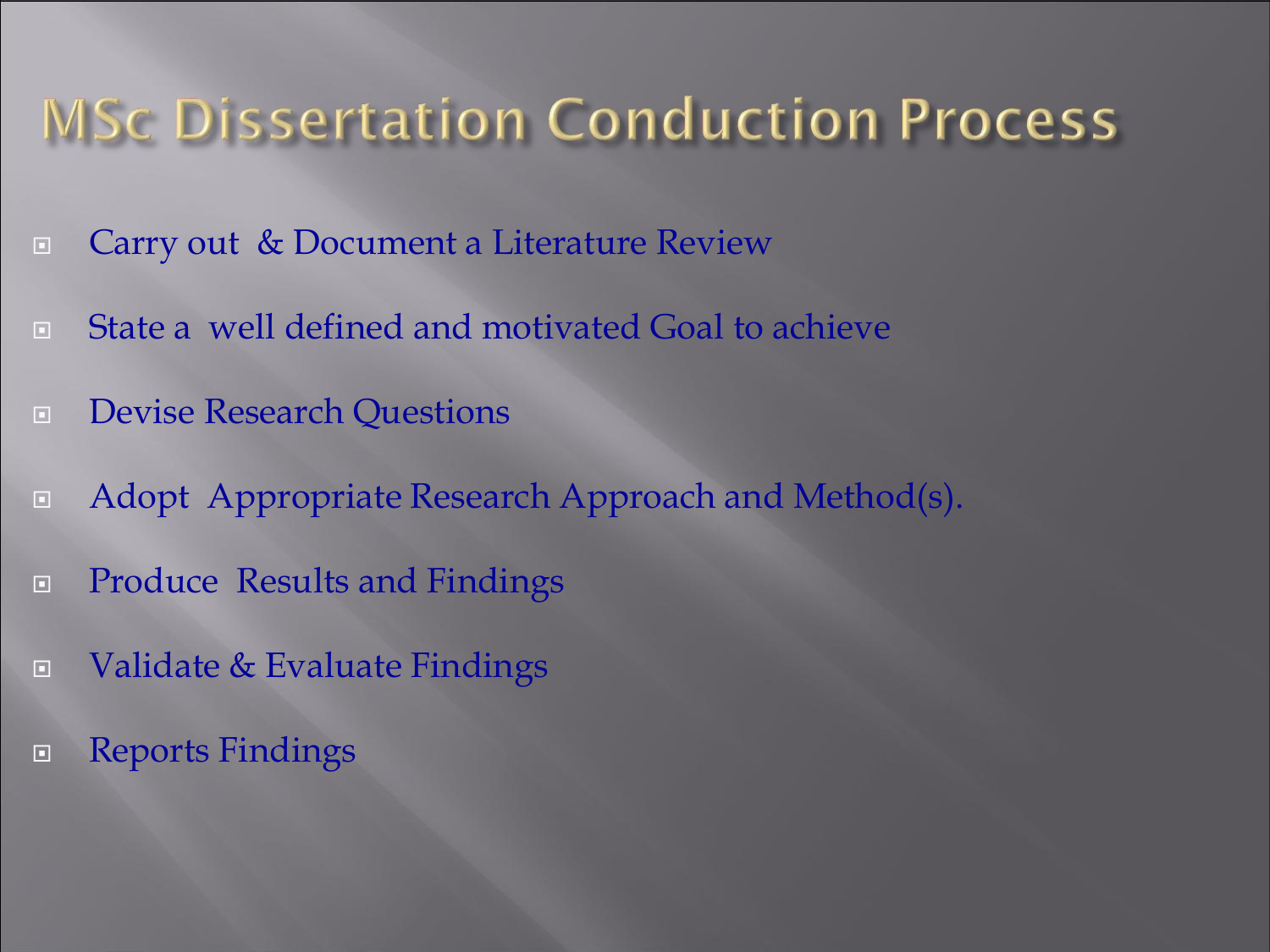### Literature Review

#### **D** Objectives:

- 'Master' a selected CS topic
- Seek open research issues

#### Requirements:

- Focus on closest , related, similar works
- Relevant
- Rich
- Up to Date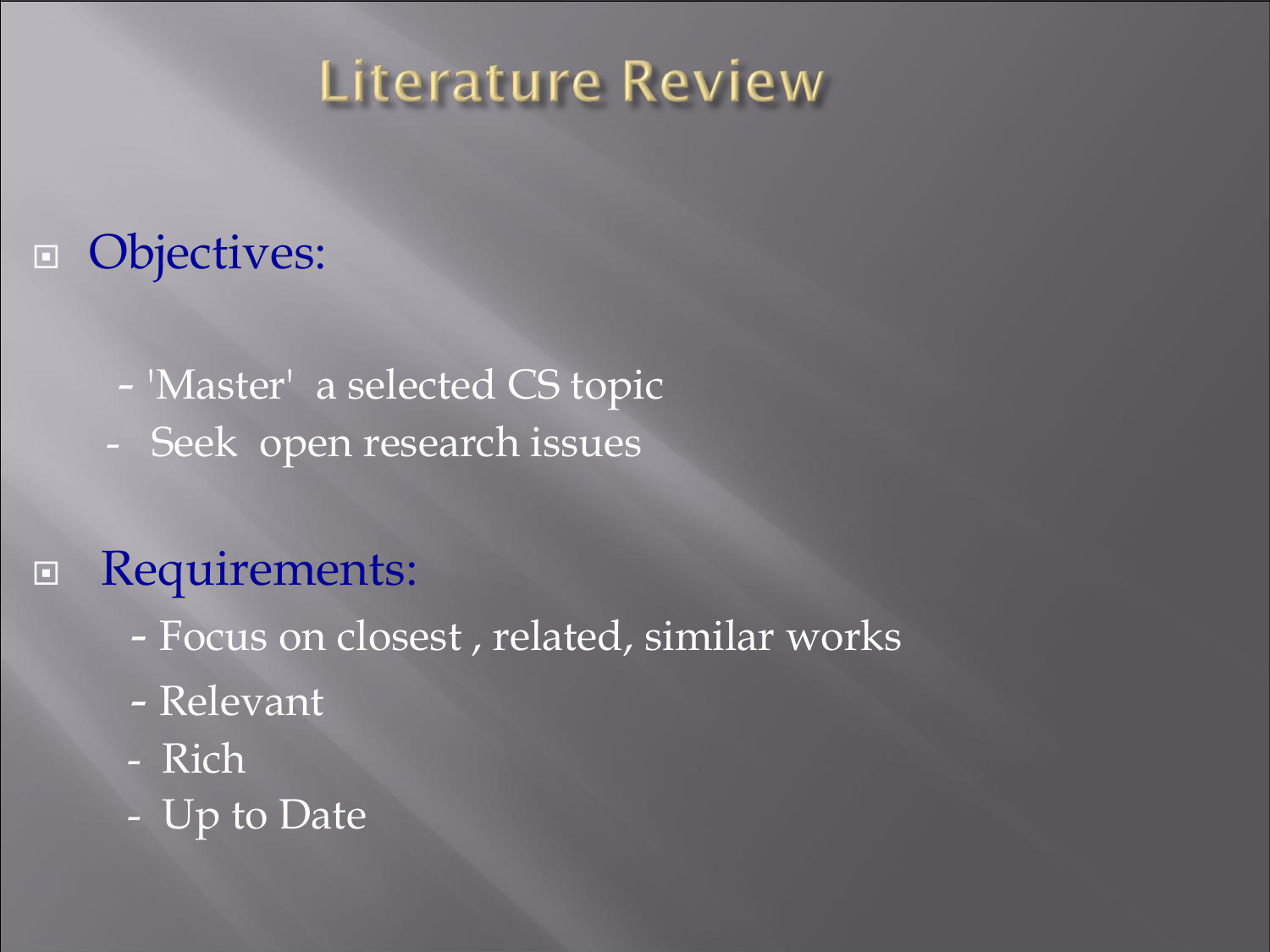### **Research Goal?**

Don't behave like a "Free Electron"

**□** Be closer to a relevant Research Community

□ Grasp an "In Progress" train

Look for pertinent and relevant research issues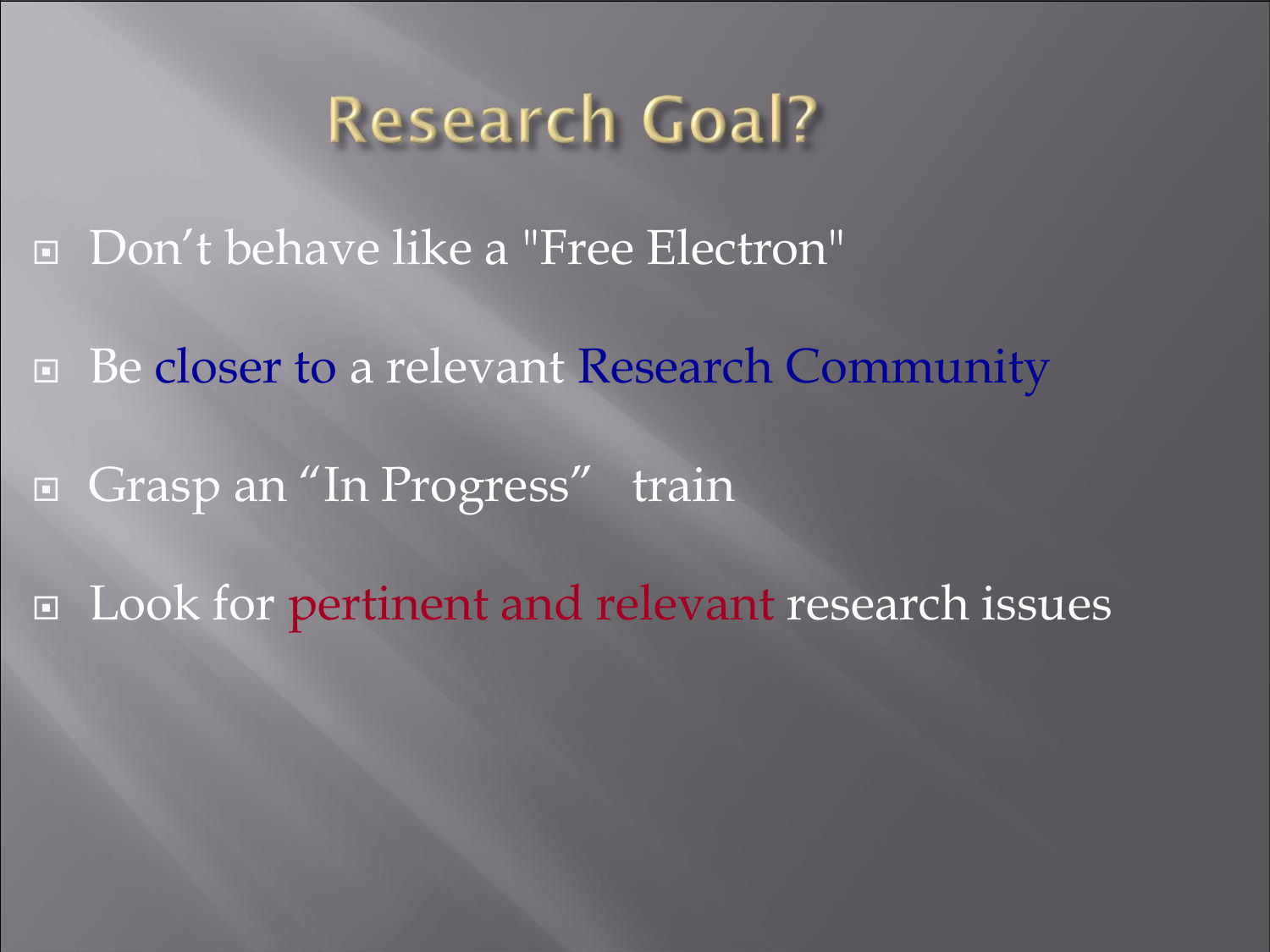## Devising Research Questions

- **E** Start from the stated Goal
- □ Derive a set of sub-goals that contribute to achieve the global Goal.
- **Devise and Fine-tune a set of relevant, and accurate** research questions
	- $\triangleright$  Answers will help to achieve the sub-goals
	- What? Why? How?.....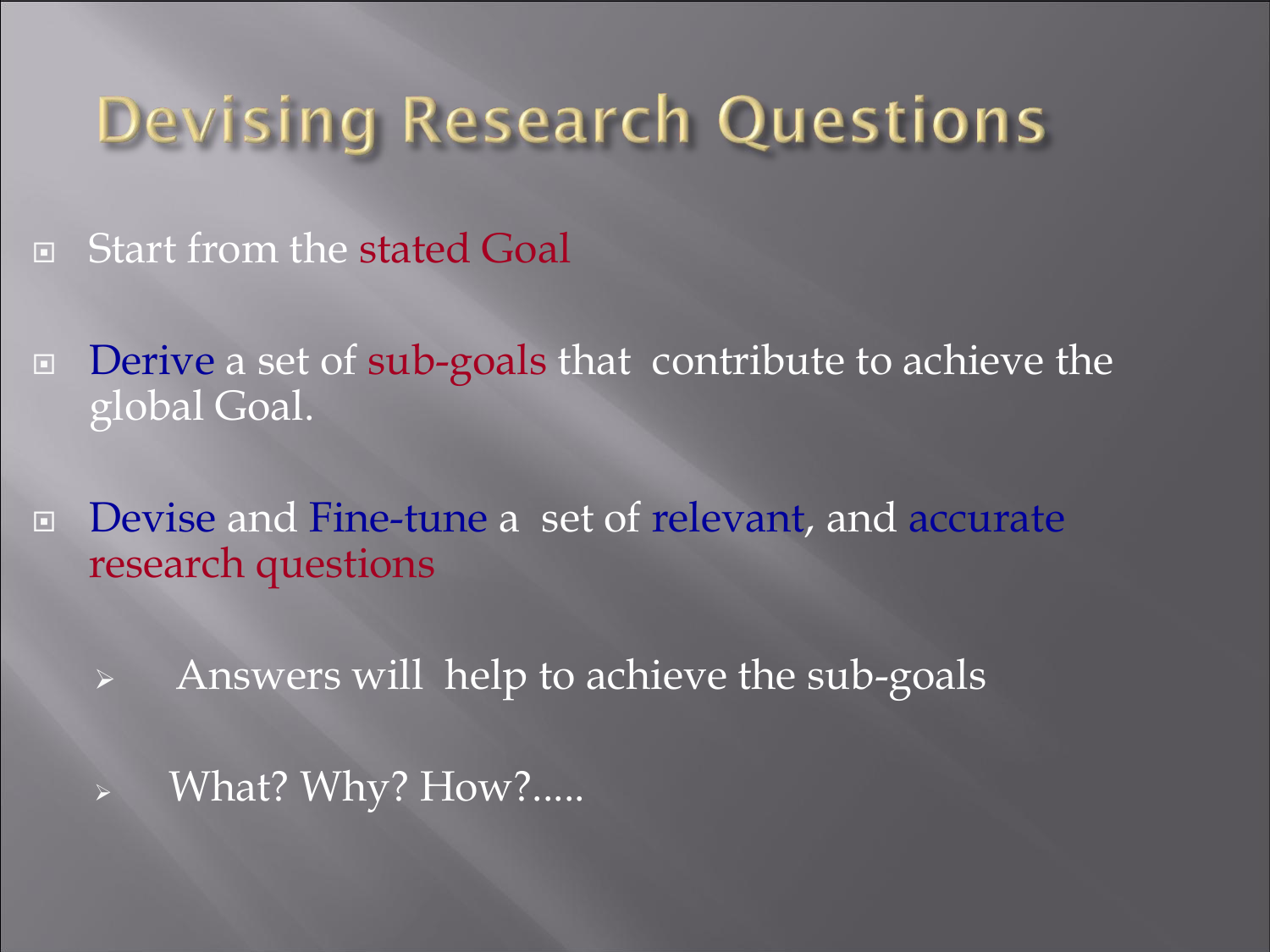- Must be 'relatively' significant
- Must be Explicitly Emphasized
- $\triangleright$  Findings must be evaluated, validated or verified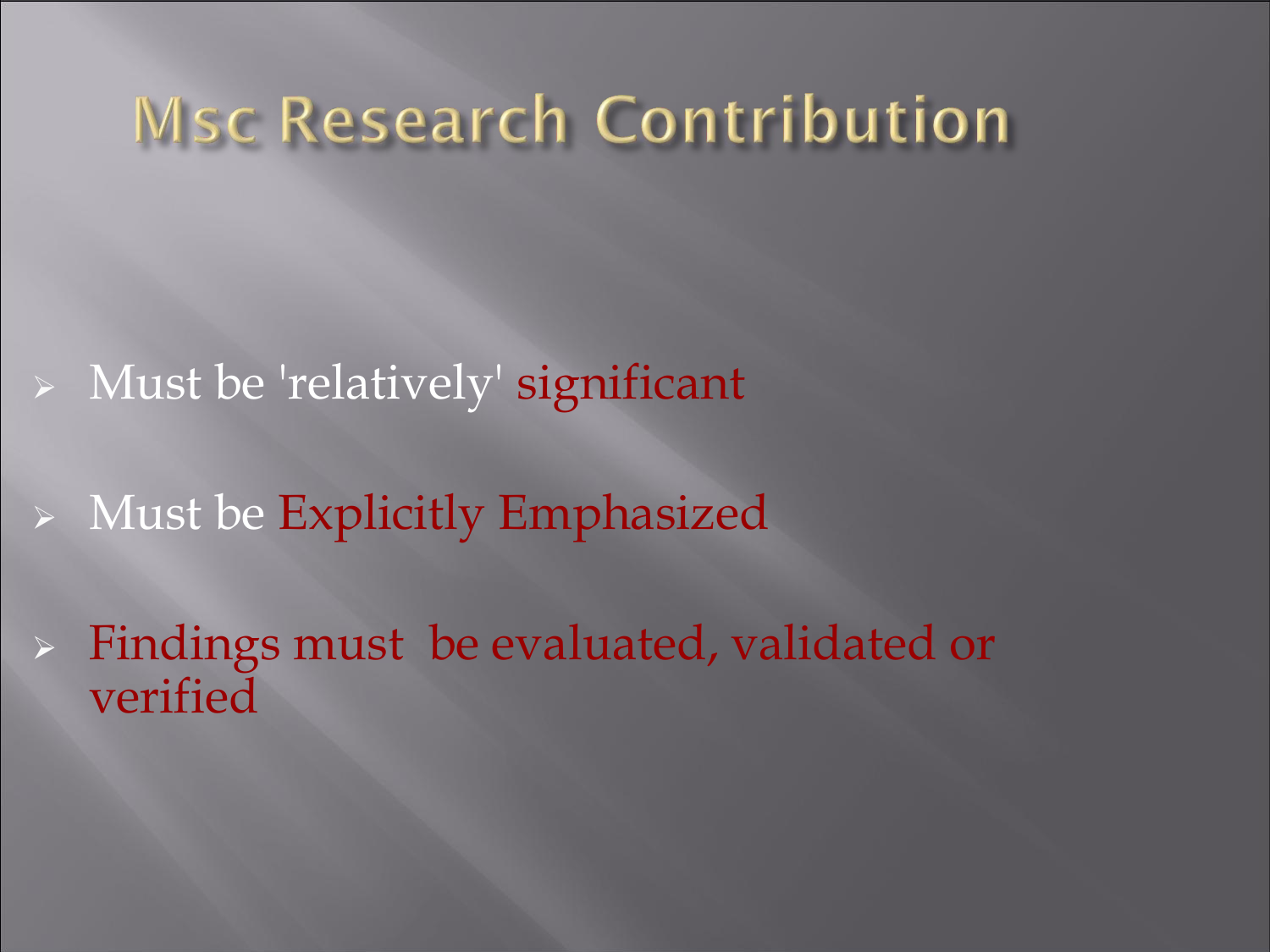No previous/current answers available:

 Elaborate a 'working' solution or a 'correct' answer (even not the best one)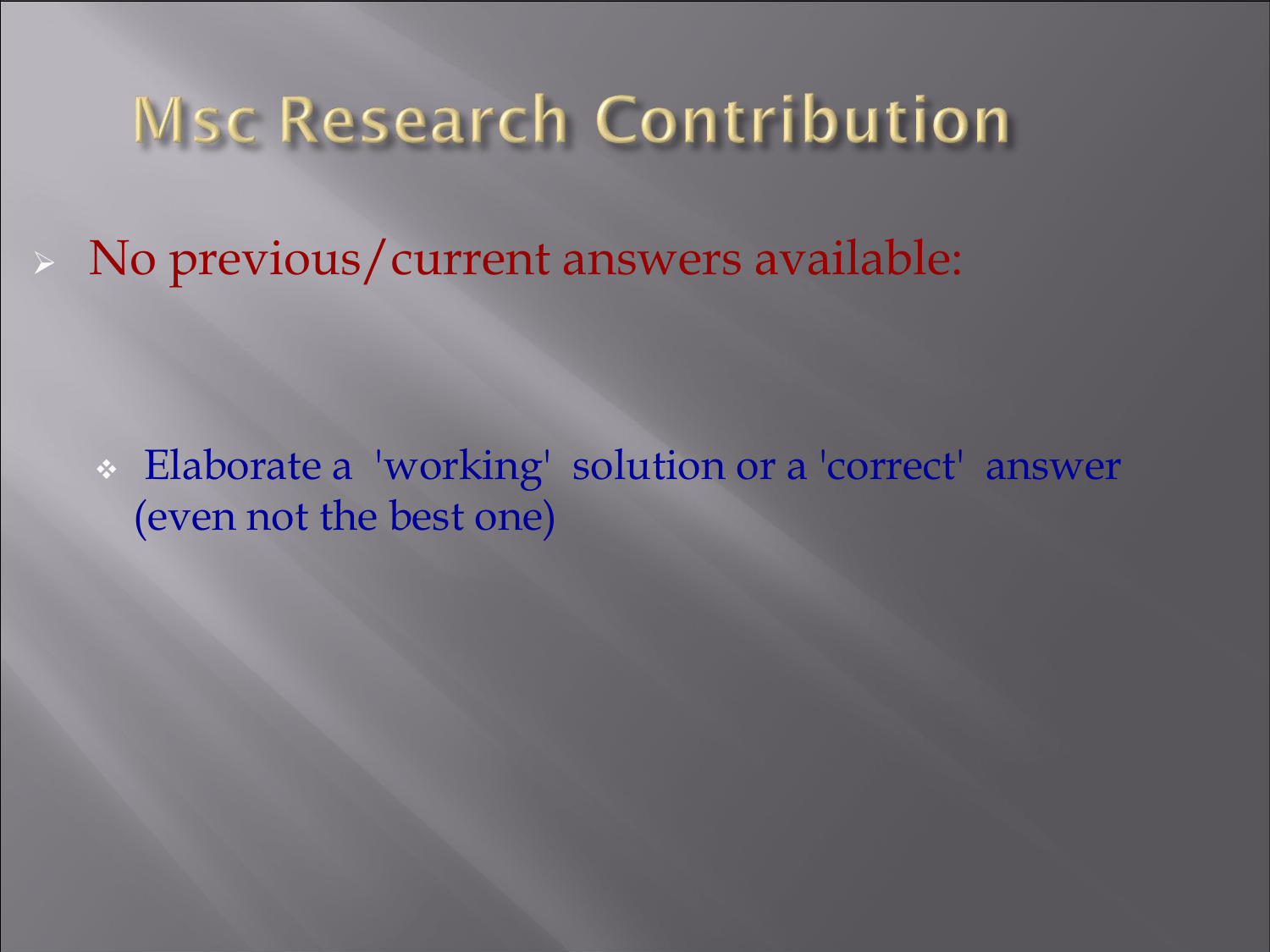- Previous/ Current answers available:
- Improvement in terms of a relevant aspect:
	- Performance
	- **Security**
	- **Reliability**
	- ......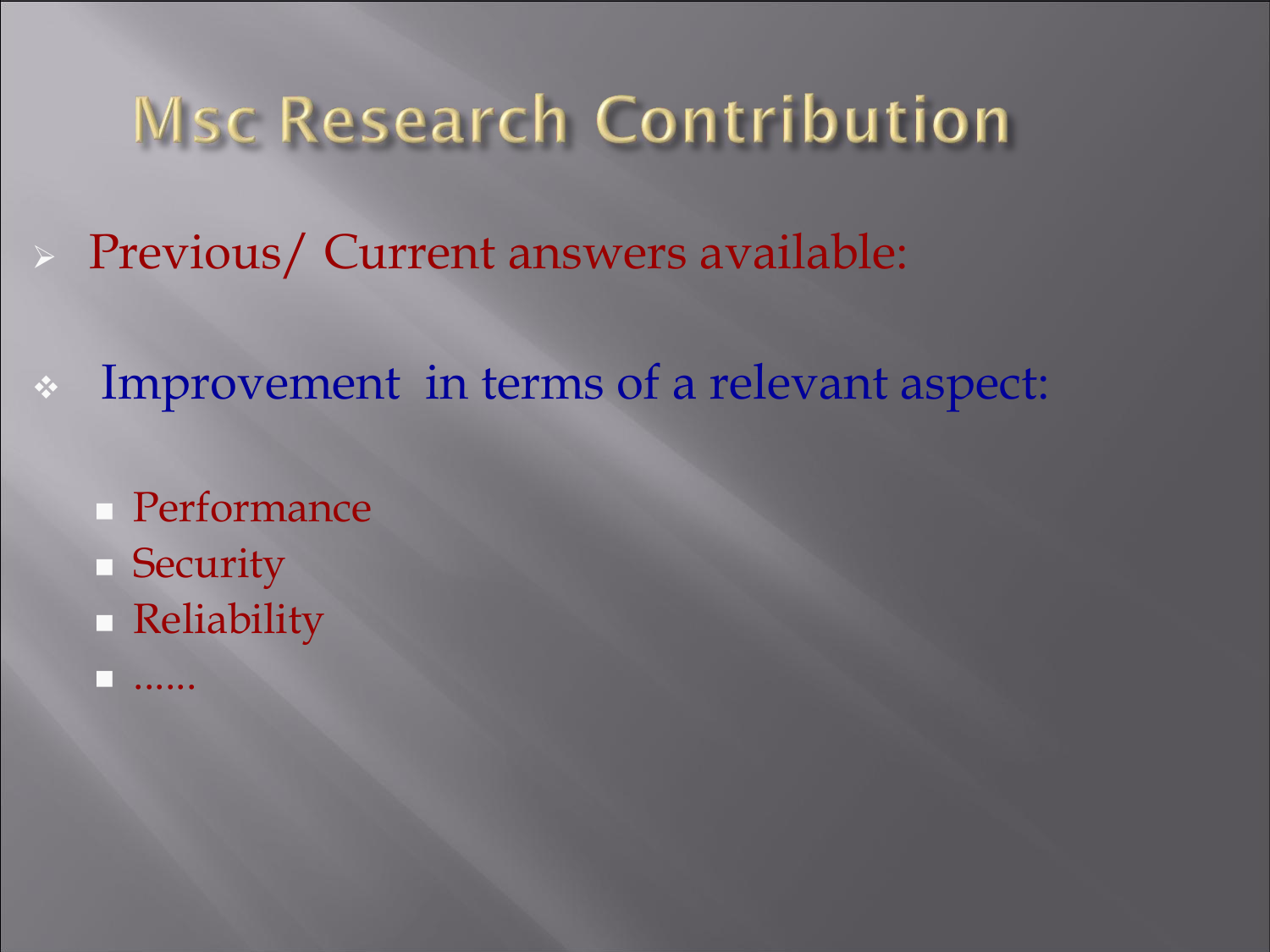- Previous/ Current answers available:
- Reduce constraints or assumptions imposed on current available answers
- Customize current answers to specific situations or cases.

...............

 Add a new valuable feature not taken into consideration in current /previous answers.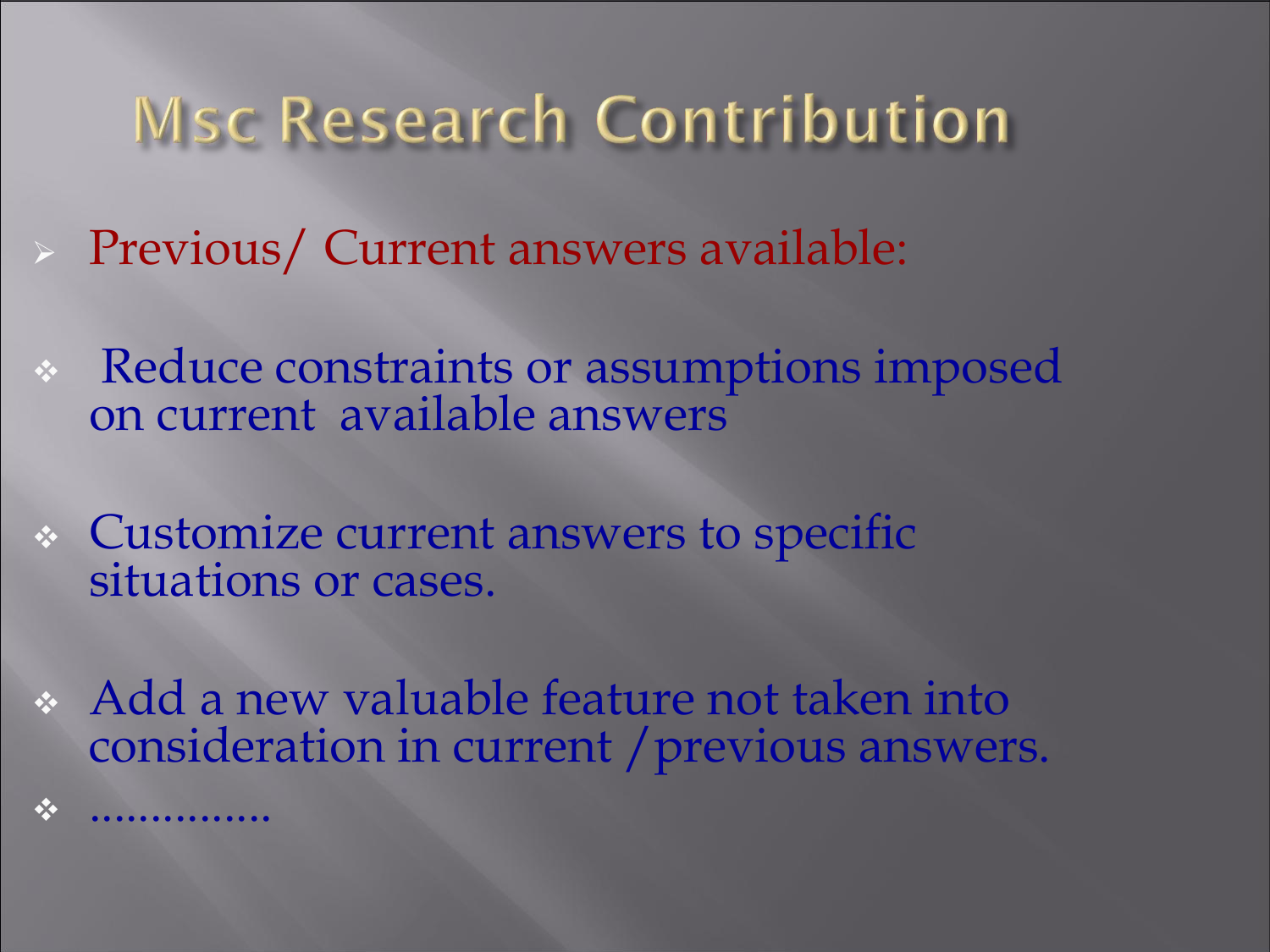## Conclusion

■ A brief survey on some research related issues

 A presentation of some hints and advices on how to conduct a MSc Research Dissertation

Missed Issues (but not less important):

 How to write literature review? How to write Dissertation?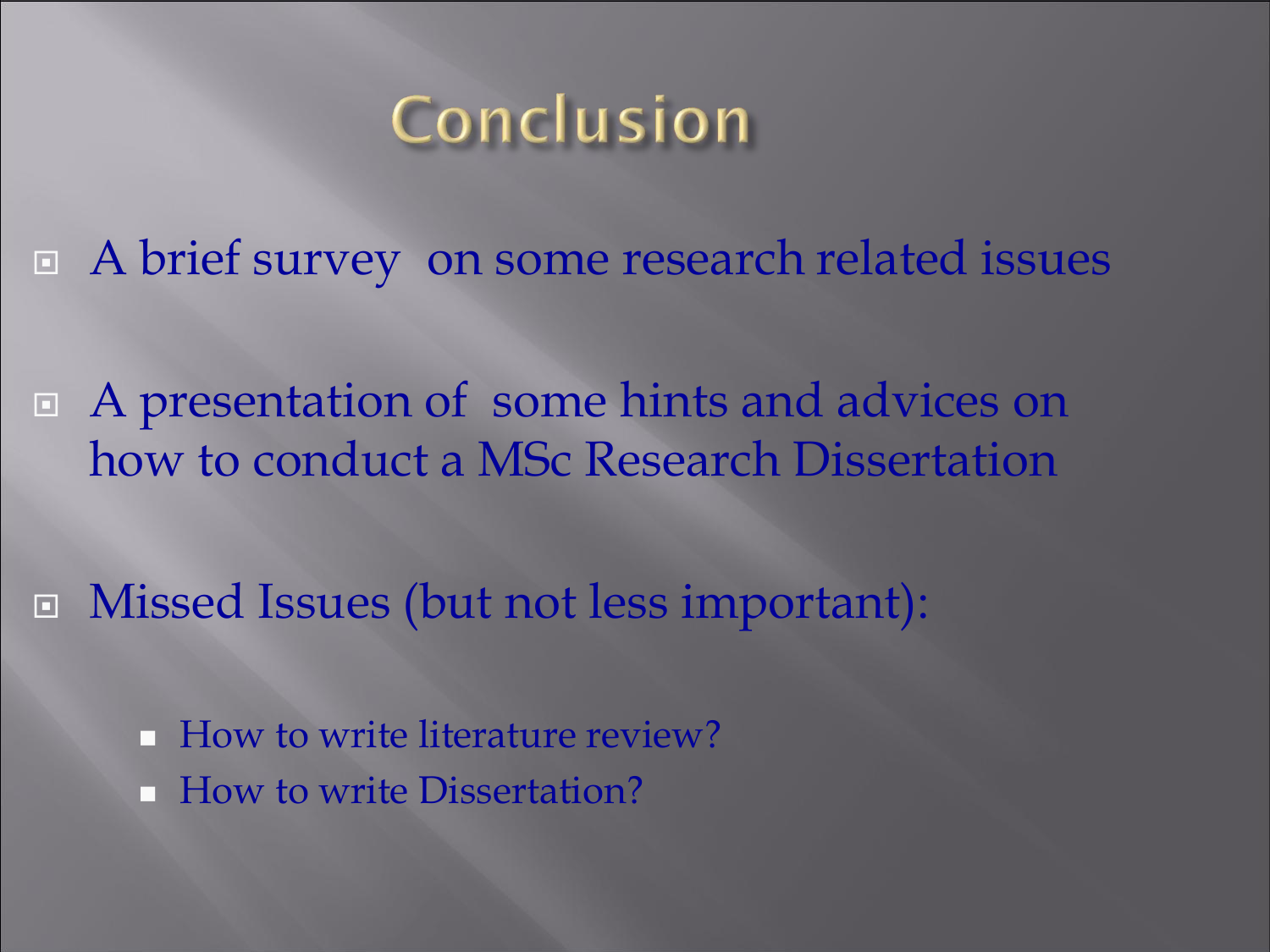#### **Research Goal**

"The research goal of the thesis is to enhance BP Model Repository technology for large business model collections in a relevant aspect that has received little attention so far" [5]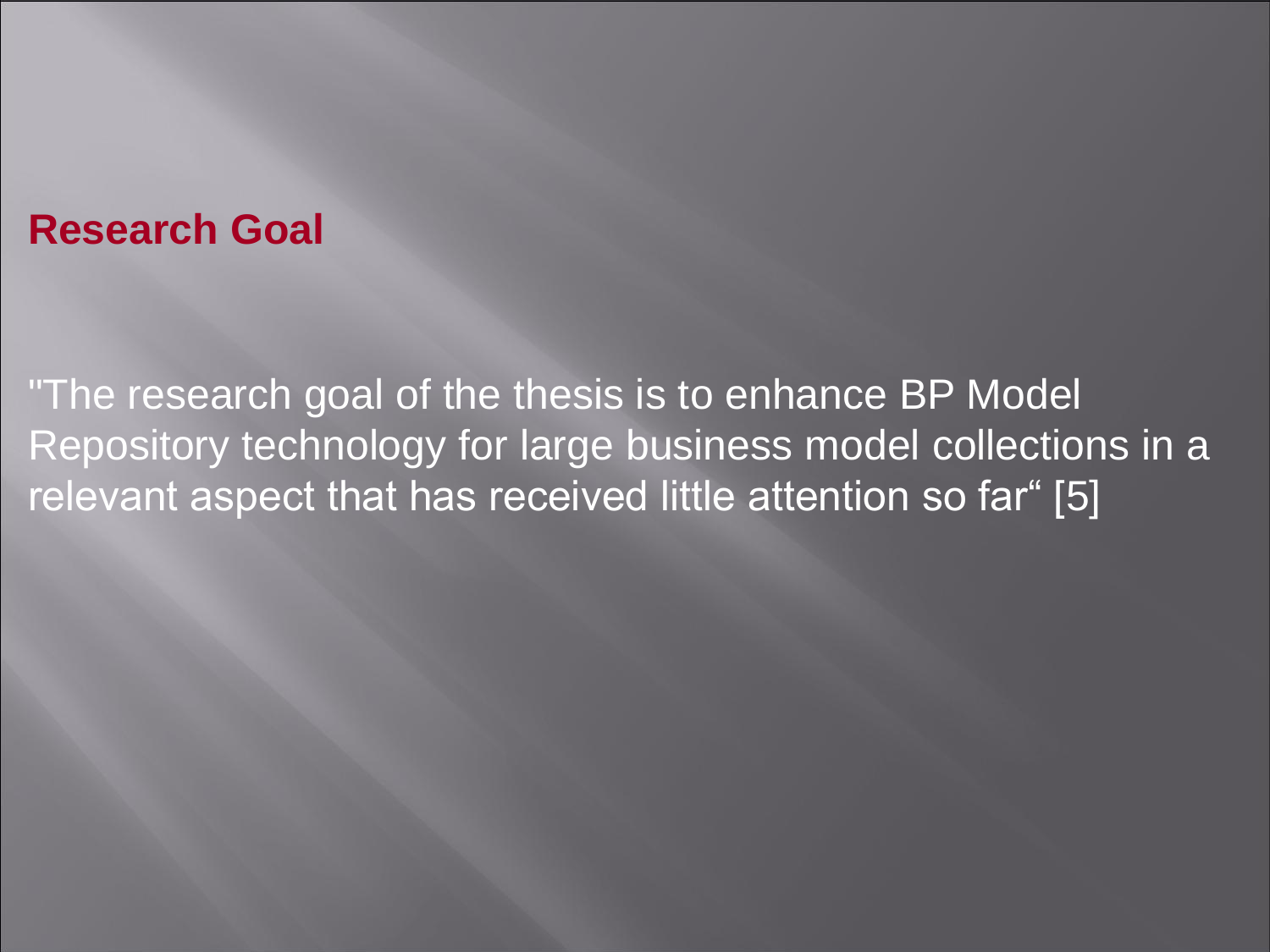**Sub-goal 1**: Analyzing the state of the art of the BP Model Repository technology to identify an unsolved aspect, i.e., efficient process retrieval.[5]

**Sub-goal 2**: Elaborating, implementing, and evaluating efficient process retrieval. .[5]

**Sub-goal 3: Evaluating the addition of efficient process** retrieval to the state of the art of the BP Model Repository technology. .[5]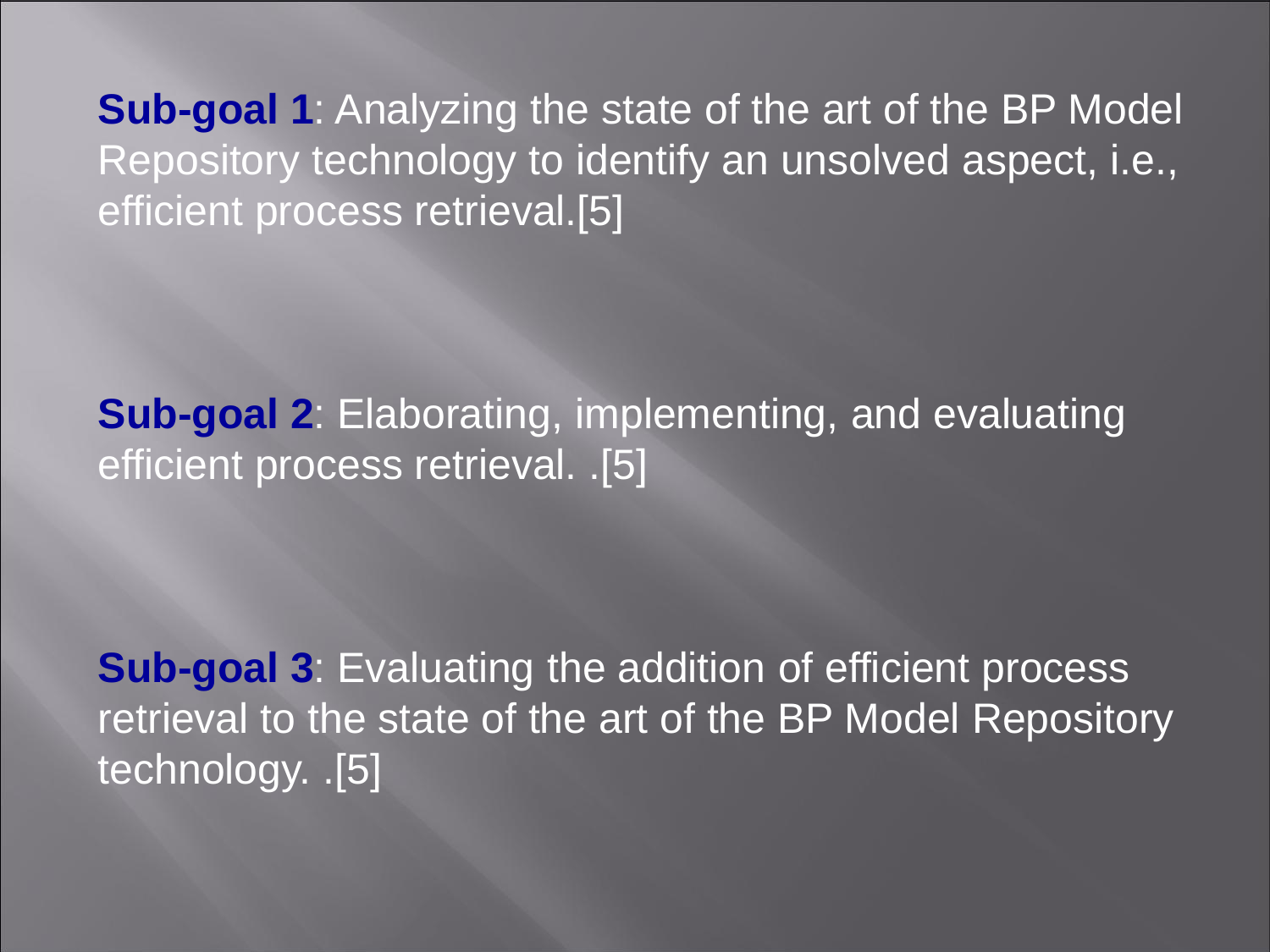The following questions are to be answered .[5]

**Question 1**: What functionality is supported by existing BP Model Repositories? **Question 2**: Why is efficient process retrieval the aspect to be enhanced? **Question 3**: What techniques have been proposed to perform process retrieval? **Question 4**: How to enhance the efficiency of process retrieval? **Question 5**: How to integrate the proposed technique with process retrieval? **Question 6**: How to implement a prototype for the proposed process retrieval techniques? **Question 7**: How to evaluate the efficiency of the proposed process retrieval techniques?

**Question 8**: What is the contribution of the proposed techniques to the state of the art of BP Model Repository technology?